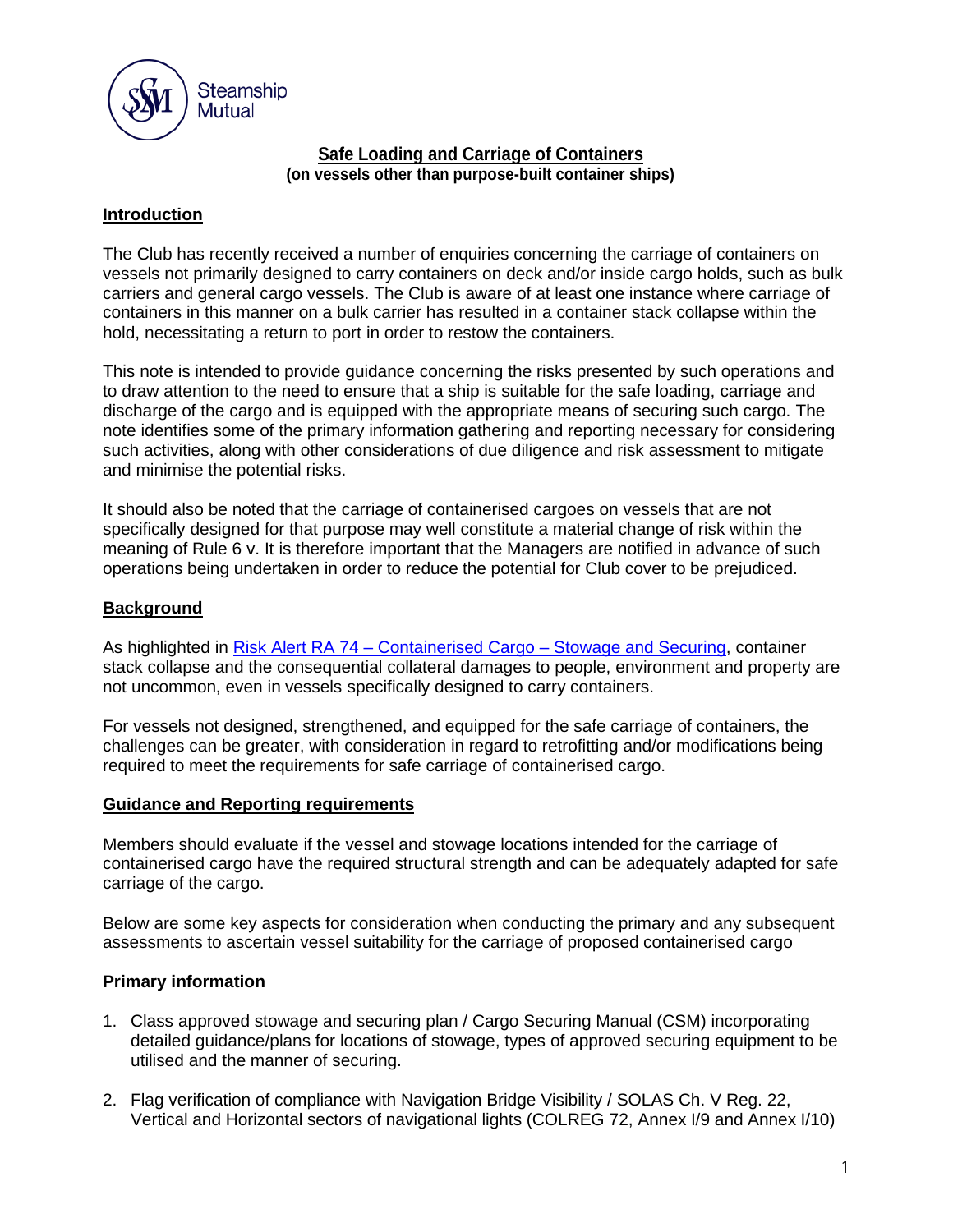- 3. Verify that carriage, stowage and securing of containers is in compliance with the appropriate sections of the "Code of Safe Practice for Cargo Stowage and Securing" (CSS code) such as Annex I (Safe stowage and securing of containers on deck of ships which are not specially designed and fitted for the purpose of carrying containers) Where ships are not specifically designed and fitted for the carriage of containers on deck, the bills of lading for such cargoes should be appropriately claused to reflect the requirements of proviso (x) to Rule 25 viii.
- 4. Details of cargo plan including location, types (Reefer, Dangerous goods, etc) and number of containers intended to load. Confirm stowage locations approved and suitable for the type of cargo container intended. For example:
	- a. Verify stowage and segregation as per Document of Compliance for Carriage of Dangerous Goods certificate (SOLAS Ch. II-2 Reg. 19)
	- b. Confirm Power supply arrangements for reefer containers.
- 5. Verify adequate inventory of certified and inspected cargo securing gear of appropriate MSL available in good condition
- 6. Lashing equipment and fittings appropriate to the intended use, with safe access for regular tensioning throughout intended voyage.
- 7. Where dunnage is utilised:
	- a. Suitable to prevent sliding and movement of containers.
	- b. Suitable for load distribution / spreading.
	- c. Appropriate dimensions, to avoid susceptibility to compression with potential resultant slackening of lashings.
- 8. If temporary fittings are proposed to be installed/welded, ascertain details of their strength in relation to stowage and securing arrangements.
- 9. Consideration for Class approved welders to undertake welding work
- 10. Is the Loading computer approved and suitable to undertake the stability and lashing (securing) calculations for the cargo intended? If no, are class approved arrangements in place to verify the stability and lashing (securing) calculations.
- 11. Consider engaging an independent Marine Warranty Surveyor (MWS) for verifying and advising on acceptability of the stowage and securing plan and implementation of actual cargo loading and sea fastening/ securing.

### **Additional considerations:**

In addition to the above, Members should also consider the points below and have appropriate measures in place.

- 1. Actual implementation of the stowage and securing plan (not limited to the below aspects)
	- a. weight distribution (avoid heavy over light)
	- b. stack height and stack weight permissible
	- c. use of stackers, twistlocks or similar devices, in addition to the lashings, for the intermediate tiers (prevent movement/sliding of boxes in intermediate and top tiers)
	- d. use of base-locks or similar devices (to prevent movement/sliding of boxes of the bottom tier)
	- e. use of bridge fittings or similar measures
	- f. height of the stack and clearance from hatch cover/tween deck pontoon to:
		- i. Avoid contact damage when opening closing hatch covers/tween deck pontoons
		- ii. Avoid contact damage due cargo movement in adverse environmental conditions